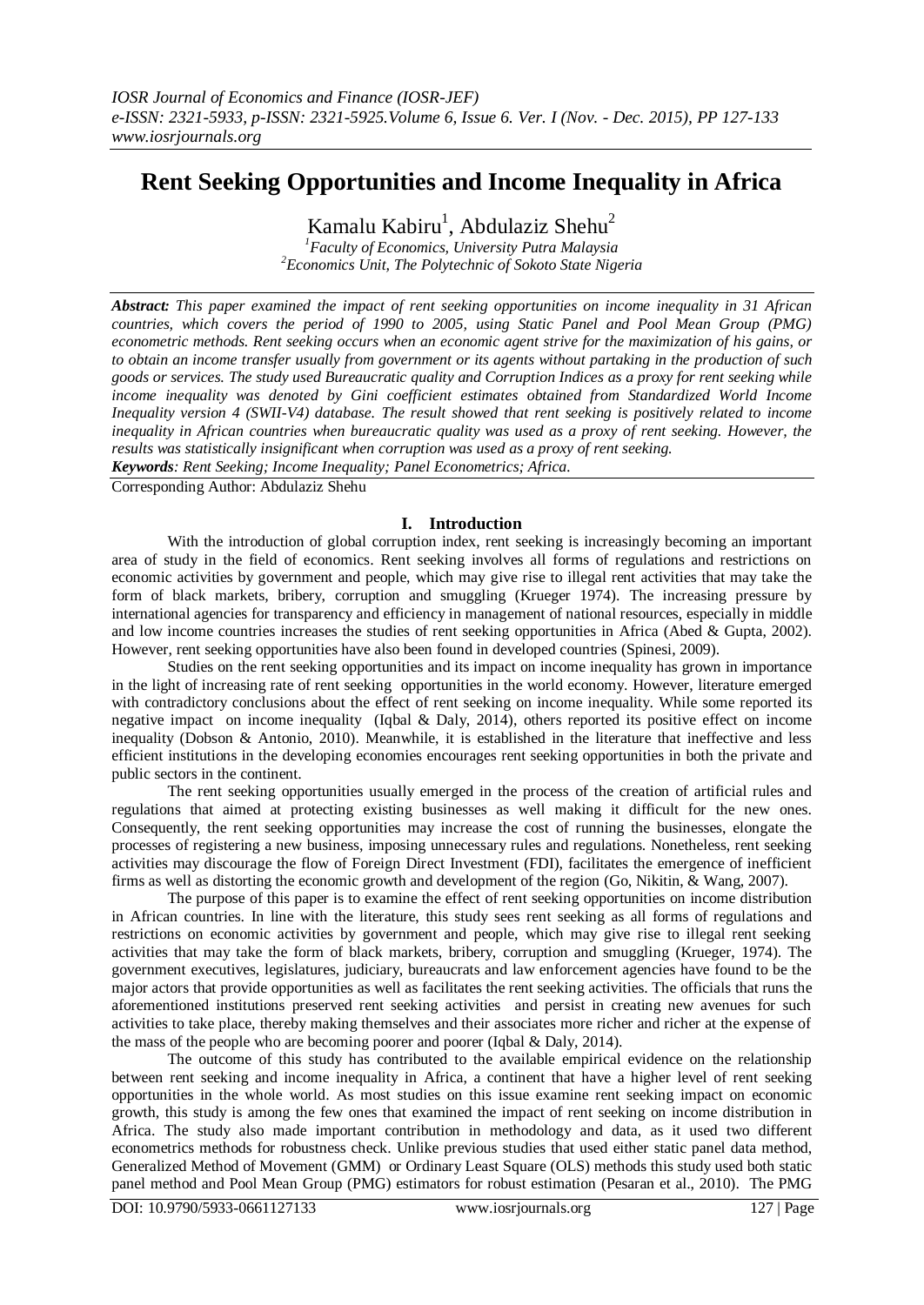estimators will be used to assess the long run relationship and test the coefficient restriction of homogeneous long run coefficient between rent seeking and income inequality in Africa.

To achieve the aim of this study, the remaining work is organized as follows. Section two reviewed the relevant literatures on rent seeking and its effect on income inequality. Section three discussed the methodology and data used in the study. Section four presented results and discussion of the study. Finally, the findings, and conclusion were discussed in section five.

### **II. Related Literature**

The idea of rent seeking was introduced by Tullock (1964) and later developed by Anne O. Krueger (1974). Tullock was of the view that the welfare lost to the society was underestimated as a result of rent seeking activities, thus the cost of accessing the rents is included in the actual cost of rent. According to Tullock the social cost is the rectangle rather than the deadweight lost triangle. Therefore, he defined the rent seeking as the expenditure in pursuit of monopoly position. Leibenstein (1966) improved on the existing studies, in his 'Xefficiency' hypothesis he referred to rent seeking as ''efficiency loss due to absence of competition in land market''.

In a related literature, Del Rose (2009) sees rent seeking as a phenomena where economic agent access transfer often from government. This may include all the cost and efforts that agent spent to obtain the artificial transfer. Rent seeking could also be defined as the resources spend on political lobbying for the purpose of extracting more additional resources from the existing wealth without creating additional wealth, which may lead to inefficient allocation of resources, decrease in productivity and induce unequal distribution of income in the society (Iqbal & Daly, 2014), Gyimah-brempong, (2002]) also defined rent seeking as an attempt to obtain an economic rent by manipulating the socio-political environment in which business activities occur rather than creating new wealth.

In this regard, the theoretical literature on rent seeking have proposed various channels that explained the concept of rent seeking and its impact on macroeconomic variables. Krueger (1974) presented the explanation of rent seeking activities based on quantitative restrictions on international trade, individuals and groups that will be competing for that rent from international trade, which may results in various forms of legal and illegal rent seeking opportunities. Krueger argued that with quantitative restrictions on imports and introduction of imports license individuals and cooperate organizations will deploy time and resources in competing for import license through all means: lobbying, bribery, corruptions etc. Murphy et al (1993) perspective differs from that of Krueger in theoretical foundation. They were of the view that rent seeking activities inherently have increasing return characteristics. Moreover, Murphy et al (1993) take the argument further as to how public sector rent seeking opportunities discourages innovations, thereby negatively affecting economic growth and income distribution.

In a related empirical literature, TLi, Xu, & Zou, (2000) and Hendriks et al. (1998) argued that as rent seeking have a decreasing function to economic growth, the impact negatively affects poor than the rich and exacerbates income inequality and poverty in the economy. They added that the rich easily evade tax while the low income group mostly have fixed income which normally been taxed right before it reach them. To reaffirm this assertion, Gyimah-brempong, (2002) study the impact of corruption (proxy of RSA) on growth and income inequality in Africa, using unbalanced panel data and dynamic General Method of the Moment (GMM). With the data of perception of corruption obtained from Transparency International and Gini equation, Gyimahbrempong found that corruption has an inverse and statistically significant relationship with income growth rate in African countries

In contrast to Gyimah-brempong, Dobson & Antonio, (2010) found that corruption is inversely related with income inequality in panel data study on Latin American countries, based on four years` average. Their findings contradicted most of the findings in the literature that corruption is positively related with income inequality. They argued that Latin American countries have large presence of shadow economy, which provide employment income to almost 30-70% of urban populations. Any attempt of reforming the informal sector will increase cost of doing business, loss of jobs and worsen income distribution in Latin Countries.

Conversely, Shughart et al., (2003) study the impact of rent seeking on income distribution by using data from the United States of America and interest groups influence as a proxy of rent seeking. He revealed that ceteris paribus, income inequality is positively correlated with interest groups influence in States where powerful interest groups determine the political process. On the other hand, educational attainment and exports as control variables were reported to be an increasing function of income inequality. Thus, they concluded that domination of the political environment by interest groups (lobbying) intensifies the rent seeking competition and worsens income inequality. In his survey Rosal, (2009) categorized the attempt by numerous researchers in measuring the concept of rent seeking into three different approaches. The first approach he termed as the Indirect approach that seek to measure rent seeking cost in what is known as the complete dissipation hypothesis. And the second approach is referred to as expenditure approach that measure rent seeking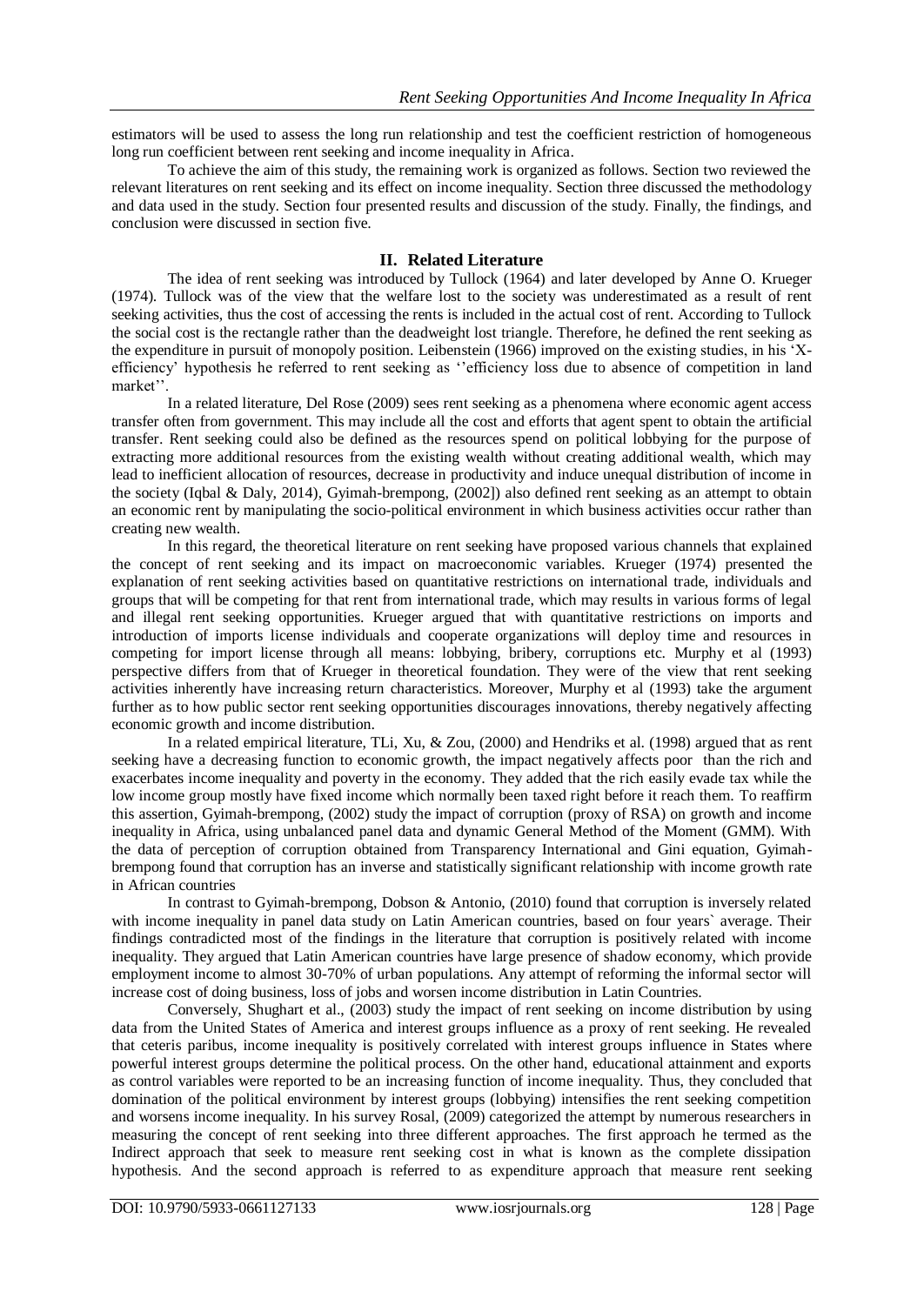expenditure as the social waste, while the third approach he called aggregate approach, that measure rent seeking impact on macroeconomic variables most often on economic growth by using the growth model.

In sum, the aforementioned studies provided an important insight into understanding of the impact of rent seeking activities on income inequality. Together, they provide good explanations of the channels through which rent seeking affects allocation of resources in favor of nonproductive sector at expense of productive sector which negatively affect exacerbate income inequality especially in developing countries. However, a large body of the literatures explained rent seeking activities with few robust empirical studies. This may be due to the fact that rent seeking activities cannot be measured directly. Further, the proxies which captures those activities or that may encourage or prevent rent seeking have limited data coverage especially in African countries. In this context, Rosal (2009) argued that rent seeking concept is globally accepted in the discipline of economics but its empirics and measurement fall short of expectations because of the difficulties involved in empirical evaluation.

### **Data**

### **III. Methodology**

The empirical analysis of this study was based on two models. The first model was based on data collected from a sample of thirty-one (31) African countries that spans from1990 to 2005, while the second model collected its data from twelve (12) African countries which covers 1988 to 2008. The data for both models were obtained from the SWIID database. The data base covered most of the African countries and it has records for as many years as possible unlike the other databases that have been use in other researches (Law et al., 2013).

### **Definition and Measurement of Variables**

There are seven (7) variables in this study. The Definition as well as the measurement basis of the variables are presented in Table 1

| <b>Variables</b>                    | <b>Definition and Measurement</b>                                                                       |
|-------------------------------------|---------------------------------------------------------------------------------------------------------|
| Log of GINI Index (LGINI)           | LGINI is the proxy for income inequality. The variable is scaled from Zero $(0)$ to 100. Zero $(0)$     |
|                                     | means perfect equality and 100 means a single reference unit received all income,                       |
| Bureaucratic Quality Index(LBQ)     | LBQL is the proxy of rent seeking activities. This is the variable of interest in this study. It was    |
|                                     | captured by the institutional strength and quality of good institution, which made it autonomous. The   |
|                                     | index of the variable is between 0 and 4 points. Higher points means that the bureaucracy is efficient  |
|                                     | and free from political control while low points on the other hand indicates inefficient bureaucracy    |
|                                     | and frequent change of rules and policies.                                                              |
| Log of Gross Domestic Product Per   | LGDPG donates the log of per capita Gross Domestic Product. In line with the literature, LGDPG has      |
| Capita Growth (LGDPG)               | negative relationship with LGINI, meaning that as the income per capita grows GINI index decreases      |
| Gross Domestic Savings (LGDS)       | LGDS stand for gross domestic saving (% GDP). The expected sign of LGDS is negative, which              |
|                                     | suggest that an increase in the domestic saving increase investment and income, hence decrease in       |
|                                     | LGINI index                                                                                             |
| Foreign Direct Investment (LFDI)    | LFDI is the inflow of foreign direct investment (%GDP). FDI in literature have a number of positive     |
|                                     | impacts on the recipient countries e.g. Jobs creation which could improve income of the locals. Hence   |
|                                     | LFDI is expected to have negative sign with LGINI                                                       |
| Life Expectancy at Birth (LEXB)     | LEXL stands for life expectancy at birth, which is used as a proxy of human capital development.        |
|                                     | The variable was used because of lack of available data on the human capital in the African countries.  |
|                                     | Moreover, life expectancy is correlated with investment in human capital (Tun Yin Li, 2011). The        |
|                                     | higher the life expectancy, the greater the investment in human capital development, and the longer     |
|                                     | the period to enjoys the payoffs from that investment.                                                  |
| Domestic<br>Credit<br>Private<br>To | LDCP stands for domestic credit to private sector (%GDP) and its expected signing is negative,          |
| Sector(LDCP)                        | which is based on the argument in the literature that, as a country is growing in financial sector, the |
|                                     | income distribution improve. LGDS stand for gross domestic saving (%GDP).                               |

## **Table 1: Definition and Measurement of Variables**

### **Empirical Model**

The study employed **Static Panel Data** and **Pool Mean Group (PMG)** estimation techniques to measure the impact of rent seeking activities on income inequalities in African countries. The advantage of Static Panel Data and Pool Mean Group Methods is that they control individuals' country heterogeneity. They also have the capacity of taking a large number of observations which have the advantage of more information, greater degrees of freedoms and variability (Law, 2011). The specification of the models for **Panel Data** and **Pool Mean Group (PMG)** estimations **are as follows:**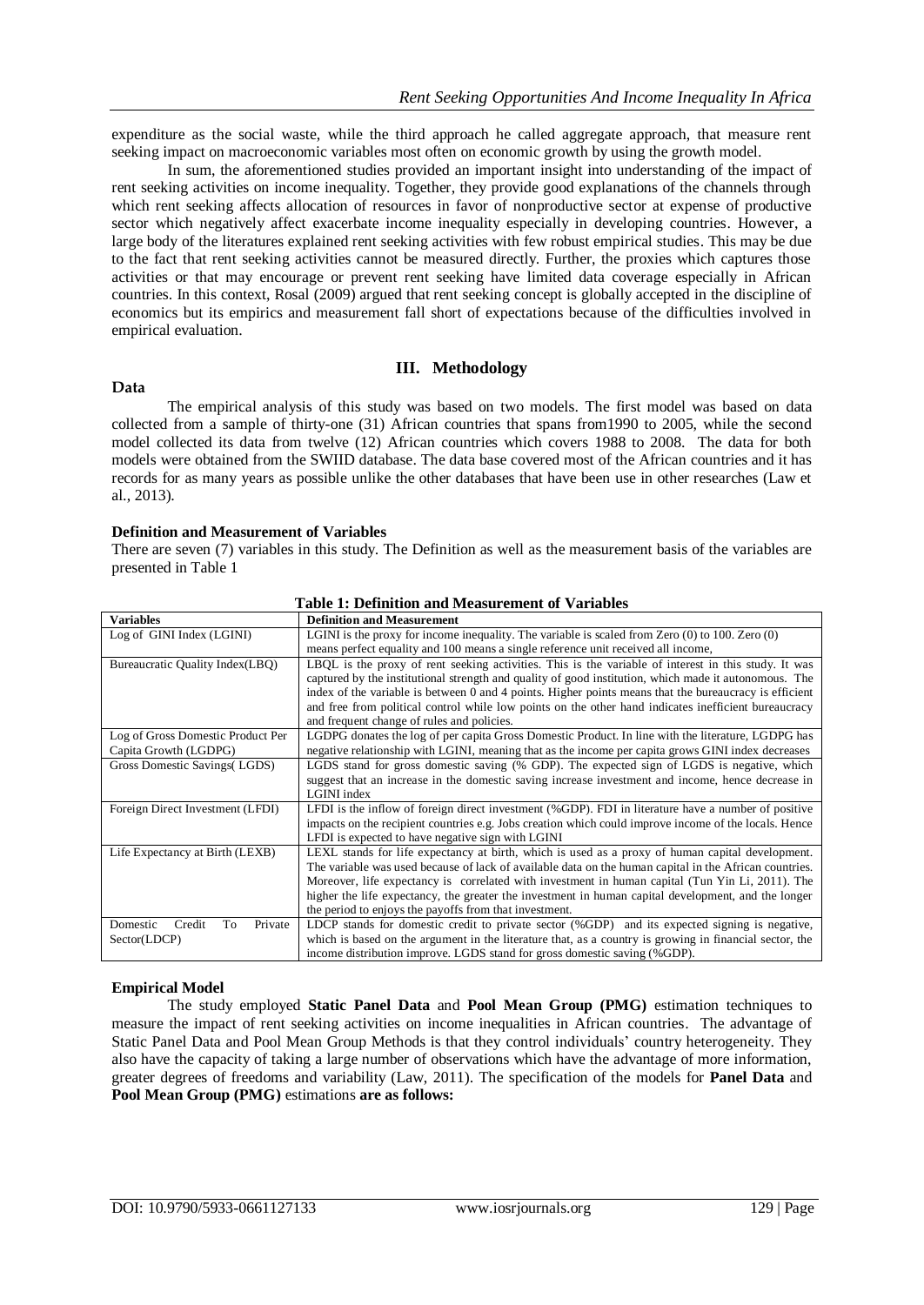### **Panel Data Model**

The basic panel data model is specified as follows:

LGINI<sub>i,t</sub> =  $\alpha$  +  $\beta$ x<sub>it +</sub>  $\mu$ <sub>t</sub> + v<sub>it</sub> i= 1..., N t= 1..., T

# where:

**LGINI** i,t = Log of GINI Index denoting the dependent variable,

 $X_{i,t}$  =Vector of independent variables which comprises of Bureaucratic Quality Index(LBOI) as a proxy for Rent Seeking ; GDP Per Capita Growth (LGDPG); Foreign Direct Investment (LFDI); Log of Gross Domestic Savings( LGDS); Life Expectancy at Birth (LEXB); Log

of Domestic Credit To Private Sector (LDCP)

 $\mu_t$  =Unobservable country specific

 $v_{it}$  =Idiosyncratic error term,

#### **Pool Mean Group (PMG) Method**

The second method employed in this study is Pool Mean Group (PMG), which takes averaging as well as pooling of the collected data. The PMG estimator allows the short run coefficients, mean, and variance of the residuals to differ across the groups and assumes constancy in long run coefficients. Pesaran., Shin.& Smith (2010) states that the reason for long run coefficients to be the same across the group may result, from similar technical knowhow that affect all the group members. The specification of the PMG model in this study, will follow Pesaran., Shin.& Smith (2010) as follows

$$
LGINI_{it} = \sum_{j=1}^{1} \lambda_{ij} LGINI_{i,t-j} + \sum_{j=0}^{1} \emptyset_{ij} x_{i,t-j} + +\varepsilon_{it}
$$
\n(1)

$$
\Delta L GINI_{it} = \emptyset_i LGINI_{i,-1} + \emptyset_i x_i + \sum_{j=1}^P \lambda_{ij} \Delta_{i,-j} + \sum_{j=0}^q \Delta x_{i,-j} \delta_{ij} + \varepsilon_i
$$
\n(2)

$$
\Delta LGINI_{it} = \emptyset_i \left( LGINI_{i,t-1} - \theta_{0i} - \theta_{1i} x_{it} \right) \tag{3}
$$

Form the Equations 1 to 3 i = 1..., N represents the cross sectional dimension,  $t = 1$ , T are the time dimensions. The equation to be estimated is panel ARDL model (p, q, q…, q). Equation (1) signifies that LGINI<sub>it</sub> is the independent variable which represents income inequality, LGINI<sub>it-i</sub> is the lagged dependent variable,  $x_{i,t-j}$  is the vector of independent variables which comprises of Log of Bureaucratic Quality Index (LBQI) as a proxy for Rent Seeking ; Log of GDP Per Capita Growth (LGDPG); Log of Foreign Direct Investment (LFDI); Log of Gross Domestic Savings( LGDS); Life Expectancy at Birth (LEXB); Log of Domestic Credit To Private Sector (LDCP),  $\mu_i$  is the fixed individual effect,  $\varepsilon_{it}$  is the white nose error term,  $\lambda_{ij}$ is coefficient of lagged dependent variable and  $\delta_{ii}$  is the coefficient of explanatory variables.

Equation (2) above represents short run and long run specifications. While, Equation (3) denote the error correction model, which measures the speed of adjustment to long run path,  $\theta_i$  is the coefficient of long run variables.

#### **IV. Results and Discussion**

The descriptive statistics of the empirical data used the two models presented in Table 2 showed that the whole variables in the models have equal observations, and the models are strongly balanced. Panel unit root test using Im, Pesaran and Shin test, ADF- Fisher Chi-Square test and PP-Fisher Chi-Square test were conducted to test the stationarity of the variables. The result of the unit root test presented in Table 2 showed that the variables are combination of  $I(0)$  and  $I(1)$ . Hausman test, the appropriate model is the Fixed Effect Model (FEM).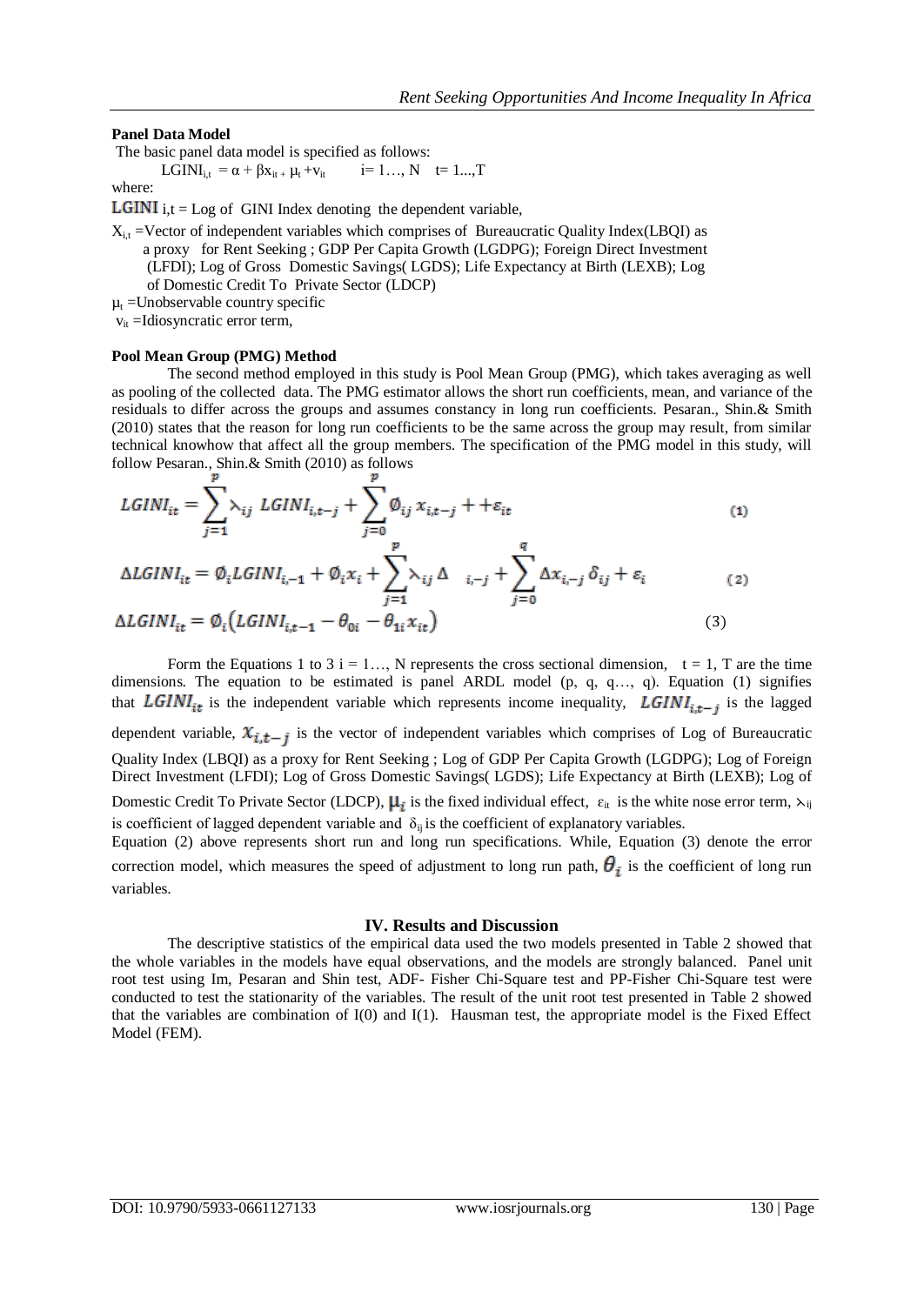| Table 2: Descriptive Statistics        |            |             |         |            |              |       |  |
|----------------------------------------|------------|-------------|---------|------------|--------------|-------|--|
| <b>VARIABLES</b>                       | <b>OBS</b> | <b>MEAN</b> | STD.DEV | <b>MIN</b> | MAX          |       |  |
| Gini Coefficient $(LGINI_{i})$         | 496        | 3.77        | 0.19    | 3.36       | 4.21         |       |  |
| Bureaucratic Quality Index (LBQI)      |            |             |         |            |              |       |  |
| GDP Per capital Growth                 |            | 496         | 3.97    | 0.15       | 3.58         | 4.30  |  |
| (LGDPG)                                |            |             |         |            |              |       |  |
| Foreign Direct Invest. (LFDI)          |            | 496         | 5.17    | 1.05       | $\mathbf{0}$ | 6.19  |  |
| Gross Domestic Saving (LGDS)           |            | 496         | 5.21    | 0.98       | $\mathbf{0}$ | 6.21  |  |
| Life Expectancy at Birth $(LEXB_{it})$ |            | 496         | 5.19    | 0.97       | $\mathbf{0}$ | 6.19  |  |
| Domestic Credit To Private (LDCP)      |            |             |         |            |              |       |  |
|                                        | 496        | 5.09        | 1.21    | $\Omega$   | 6.17         |       |  |
|                                        |            |             |         |            |              |       |  |
|                                        |            |             |         |            |              |       |  |
|                                        |            | 496         | 0.88    | 4.89       | $-29.67$     | 30.34 |  |

**Table 2: Descriptive Statistics**

| <b>Panel Unit Root Test</b> |                      |                  |            |                              |                             |                         |
|-----------------------------|----------------------|------------------|------------|------------------------------|-----------------------------|-------------------------|
|                             | IM, Pesaran and Shin |                  |            | <b>ADF-Fisher Chi-Square</b> | <b>PP-Fisher Chi-Square</b> |                         |
|                             | Level                |                  |            | Level                        | Level                       |                         |
| <b>Variables</b>            | <b>Intercept</b>     | And<br>Intercept | Intercept  | <b>Intercept</b><br>And      | <b>Intercept</b>            | And<br><b>Intercept</b> |
|                             |                      | Trend            |            | Trend                        |                             | Trend                   |
| <b>LGINI</b>                | $-3.4939***$         | $-4.6899***$     | 52.8731*** | 66.8154***                   | 26.2146                     | 16.3499                 |
| <b>LBOI</b>                 | $-1.1211$            | $-3.7714***$     | 17.8086    | 43.2395***                   | 0.5511                      | 27.9952***              |
| <b>LGDPG</b>                | $-2.5961***$         | $-2.0981***$     | 56.8662*** | 52.6505***                   | 59.4366***                  | 67.5316***              |
| <b>LFDI</b>                 | $-3.1693***$         | $-2.6021***$     | 49.2011*** | 44.0218***                   | 38.1099**                   | 39.9505**               |
| <b>LGDS</b>                 | $-4.0553***$         | $-1.2166$        | 57.7935*** | 30.4372                      | 55.6363***                  | 30.6840                 |
| <b>LEXB</b>                 | $-3.9711***$         | $-1.8781**$      | 368.327*** | 54.2750***                   | 65.8346***                  | 53.3628***              |
| <b>LDCP</b>                 | $-0.8556$            | $-2.5655***$     | 26.7007    | 35.0844*                     | 22.2649                     | 12.5579                 |

### **Table 3 Panel Unit Root Test**

Note: \*\*\*, \*\*, and \* indicate the level of significance at 1%, 5% and 10% respectively. The variables inside the bracket are standard errors. All variables are in logarithm form. Lag length is automatic selection based on SIC.

### **Result of Static Panel Data**

The Static Panel Data model is strongly balanced with 495 observations per variable from 31 African countries. . VIF test shows that the model is free of multicolliniarity problem as the mean of the VIF statistics is 1.15, which is less than five (5). Moreover, Breusch and Pagan LM test is significance which shows that Random Effect model more appropriate than Pool Effect. The Hausman test rejects the null hypothesis of difference in coefficients not systematic, thus, favored Fixed Effect model in table 3.0. The diagnostic check of serial correlation is insignificant, and fails to reject the null hypothesis of no serial correlation. This means that the model is free from serial correlation.

| Table 3: Summary Result of Static Panel; Rent Seeking Versus Income Inequality |                      |                        |                          |  |
|--------------------------------------------------------------------------------|----------------------|------------------------|--------------------------|--|
| <b>Variable</b>                                                                | <b>Pool Effect</b>   | <b>Random Effect</b>   | <b>Fixed Effect</b>      |  |
|                                                                                |                      |                        |                          |  |
| <b>Constant</b>                                                                | $5.8616(0.243)$ ***  | 4.8337 $(0.398)$ ***   | 4.6236 $(0.460)$ ***     |  |
| <b>LBOI</b>                                                                    | $0.0550(0.009)$ ***  | $-0.0118$ (0.009)      | $-0.0188$ $(0.0090)$ **  |  |
| <b>LGDPG</b>                                                                   | 0.0002(0.006)        | $-0.0006(0.001)$       | $-0.0007(0.0011)$        |  |
| <b>LFDI</b>                                                                    | $-0.0301(0.009)$ *** | $-0.0265(0.006)$ ***   | $-0.0258$ $(0.0056)$ *** |  |
| <b>LGDS</b>                                                                    | 0.0013(0.008)        | $0.0127(0.006)$ **     | $0.0137(0.0057)$ **      |  |
| <b>LEXB</b>                                                                    | $-0.5699(0.062)$ *** | $-0.2798$ $(0.099)$ ** | $4.6236 (0.460)$ ***     |  |
| <b>LDCP</b>                                                                    | $-0.0002(0.006)$     | $-0.0006(0.001)$       | $-0.0007(0.0011)$        |  |
| <b>Number of Observations</b>                                                  | 496                  | 496                    | 496                      |  |
|                                                                                |                      |                        |                          |  |

# **Table 3: Summary Result of Static Panel; Rent Seeking Versus Income Inequality**

Note: \*\*\*, \*\*, and \* indicates 1%, 5% and 10% level of significance respectively. Values in parenthesis represents standard errors. All the variables are in logarithm form

The results presented in the Table 3 summarized the empirical findings of the impact of rent seeking activities on income inequality in African countries. The rent seeking is proxied by Bureaucratic Quality (LBQI), as such LBQI is the variable of interest in this model. Based on The finding of the model implies that rent seeking activities have positive relationship with income inequality in African countries. The expected sign of coefficient of the important variable (LBQI) has been achieved, which is negative and statistically significant at 5% level of significance. This is consistent with the findings of Gyimah-brempong (2002), Durden (1990), and Li et al. (2000). Accordingly, this indicates that an increase in the Bureaucratic quality index increases efficiency, effectiveness and professionalism. On the other hand Risk mismanagement, Change of Laws,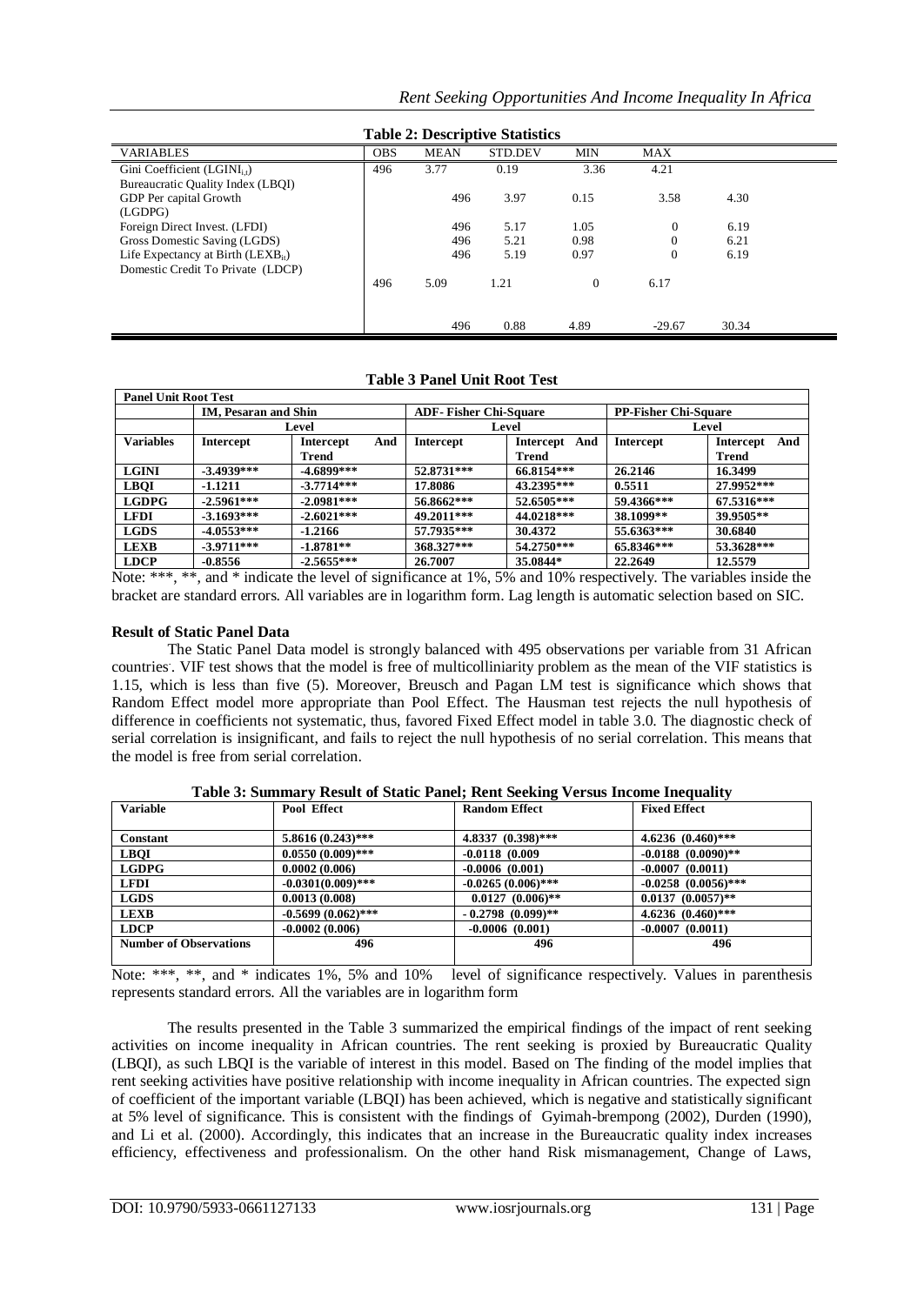Policies and Procedures as well as Corruptions decreases Gini index. This indicates its potential role in improving distribution of resources in the continent.

Nonetheless, the coefficient of GDP per capita growth (LGDPG) shows negative but insignificant relationship with Gini index. The sign was expected as it indicates that per capita income growth decreases the income inequality in Africa. Another important finding was that FDI (LFDI) inflows as another control variable was found to have statistically significant negative relationship with Gini Index at 1% level of significance. This implies that inflow of FDI has positive impact to the growth of income of the host nations and reduces income gap in African countries. Another important control variable in the model is log of Gross Domestic Savings (LGDS), which is also statistically significant at 5% level of significance.

Life expectancy at birth (LEXB), which is a proxy of human capital, as is negatively related with the GINI index, and statistically significant at 5% level of significance. This shows that increase in life expectancy decreases the Gini index. This may be due to increase in the investment in acquiring human capital (Tun Yi Li, 2011) which improved income distribution. In the same vein, Domestic credit to private sector (LDCP) shows positive and statistically significant relationship with Gini Coefficient index. The result was consistent with the hypothesis of finance-inequality widening hypothesis that financial development contributes to income inequality in low income countries, African countries inclusive.

In sum, the result of Fixed Effect model presented in Table 3 is the appropriate model based on the result from Hausman test. However, it is interesting to note that the variable of interest is statistically significant in Pool and fixed effects models, while not significant in Random effect model..

### **Result of Pool Mean Group**

The result of Pool Mean Group (PMG) presented in Table four (4) served as a robustness checks on the static panel method presented in Table 3. Hausman test is used to select the appropriate model between PMG and MG. The test failed to reject the null hypothesis of difference in coefficient not systematic, thus, the PMG is the appropriate model.

| Table 4: Estimates of PMG and MG Model                                                  |                                                                                                                   |                                                                                                                    |  |  |  |
|-----------------------------------------------------------------------------------------|-------------------------------------------------------------------------------------------------------------------|--------------------------------------------------------------------------------------------------------------------|--|--|--|
| <b>VARIABLES</b>                                                                        | <b>PMG</b>                                                                                                        | MG                                                                                                                 |  |  |  |
| <b>LBOI</b><br><b>LGDPG</b><br><b>LFDI</b><br><b>LGDS</b><br><b>LEXB</b><br><b>LDCP</b> | $-0.0967$ $(0.0349)$ ***<br>$0.2712 (0.0637)$ ***<br>$-0.0095(0.0068)$<br>$-0.1163(0.2068)$<br>$-0.23795(0.2468)$ | $-0.1123(0.1911)$<br>$-2.6400(2.5199)$<br>0.0105(0.0294)<br>$-0.1085(0.2940)$<br>0.30791(0.2987)<br>2.3528(2.3455) |  |  |  |
| EC                                                                                      | $-0.4146$ $(0.0850)$ ***<br>$-0.0841(0.0372)$ **                                                                  | $-0.1465(0.0466)$ ***                                                                                              |  |  |  |
| <b>Number of Observations</b>                                                           | 217                                                                                                               |                                                                                                                    |  |  |  |
| <b>Number of Groups</b>                                                                 | 12                                                                                                                |                                                                                                                    |  |  |  |
| <b>Hausman Test</b>                                                                     | $0.8855$ ( $>0.05$ not significance)                                                                              |                                                                                                                    |  |  |  |

Note: \*\*\*, \*\*, and \* indicate the level of significance at 1%, 5% and 10% respectively. The variables inside the bracket are standard errors. All variables are in logarithm form

The PMG result showed that the long run coefficient of Bureaucratic Quality (LBQI), which is the variable of interest in this study and is having negative sign and is statistically significant at 1% level of significanceThe control variables LGDPG and LDCP long run coefficients are statistically significant at 1% level of significance with expected sign. However, LFDI, LGDS, LEXB produced the expected signs but are not significant. Hence, the Error Correction (EC) term that measures the speed of adjustment to long run mean is negative and statistically significant at 5% level of significance. The EC coefficient is **-0.0841,** this indicates that the variables have long run relationship, and the speed of convergence to long run relationship is 8.41% per year. Interestingly, the long run coefficient homogeneity assumes by PMG is supported by the Hausman test result, which is not significant. And the robustness checks shows that LBQI as the proxy of Rent seeking is statistically significant at 1% level of significance, in Fixed Effect Model (FEM) as well as the PMG method, with the same negative sign, only the size of the coefficients differ  $\lceil -0.0967(PMG) \rceil$  and  $-0.0188$  (FEM)**].** 

### **V. Conclusion**

The study examined the impact of rent seeking activities on income distribution in African countries using Static Panel and PMG techniques. The result is interesting and it is in line with literature, as it indicates that rent seeking activities in African countries have a significant positive impact on income inequality in both static panel and PMG methods. The result revealed that the higher the score point in bureaucratic quality index the lower the Gini coefficient. This implies an inverse relationship between the bureaucratic quality index